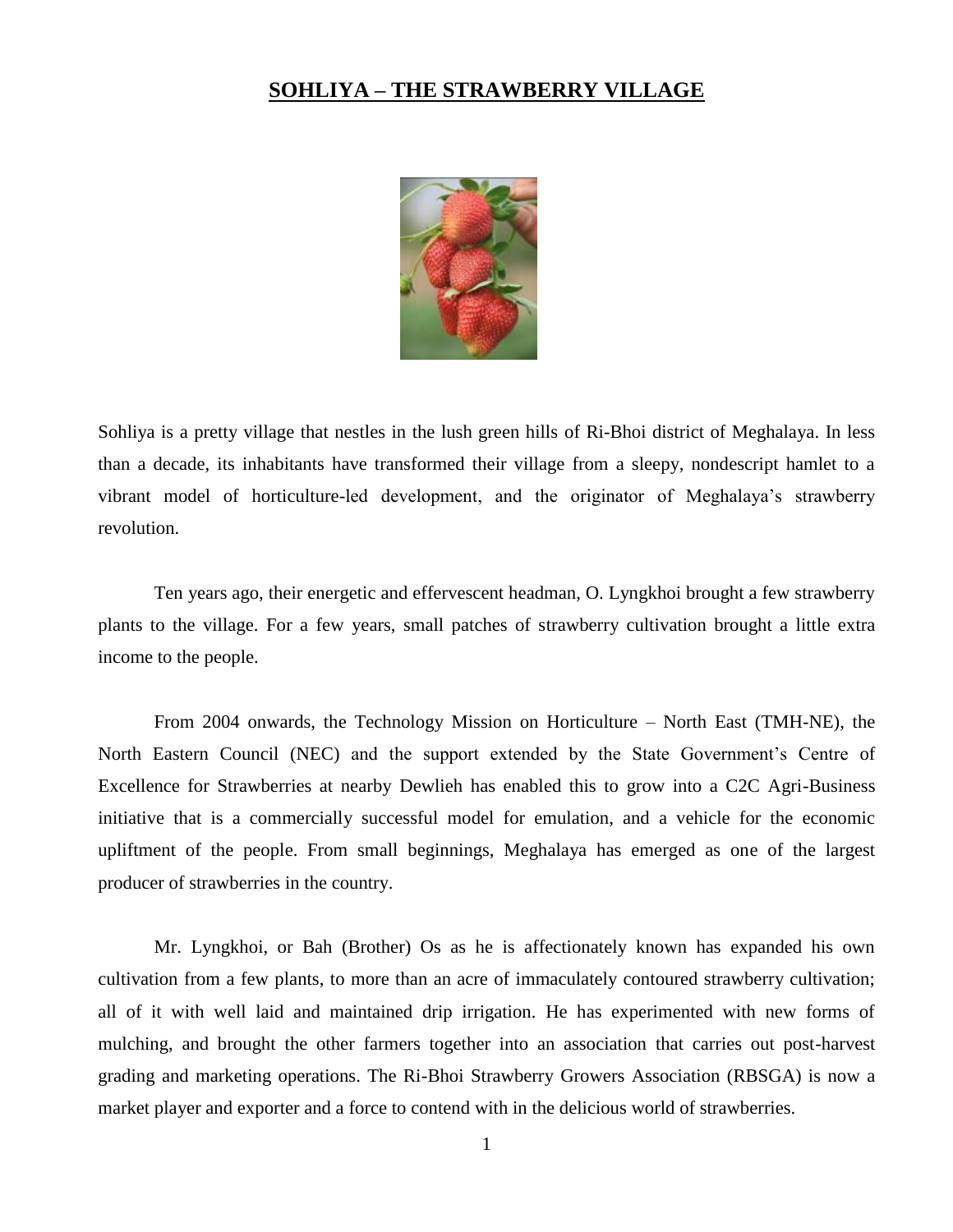Leading the way, of course, is Sohliya village. 66 of the 67 households grow strawberries. The village is an example of the benefits that can accrue to a community that works together on the cultivation of low volume high value crops, and of the catalytic impact and change that well implemented Government Schemes and a dedicated group of horticulture officers can bring about.

Sohliya village is now booming. Villagers proudly show off their new acquisitions – TV sets, pukka houses, two wheelers, and in some cases, even cars. Proud mothers point to their children, who have gone beyond the village school to higher studies in Shillong and elsewhere. Yushildap Nongbsap has built a new house, complete with shiny CGI sheets. Elberus Wanniang has a new brick house. Shrinly Lyngkhoi has cleared her debts, and looks forward to a new and bright future for herself and her family. Barihun Lyngkhoi has opened a tea stall-cum-grocery shop in the village. These stories are repeated in many villages across the district. Villages like Umktieh, Umran, Bhoirymbong, Umsaitsning, Khliehumtrew, Raitong, the list goes on. These successes have sparked off similar adoption of the crop in districts like East Khasi Hills, Jaintia Hills, West Khasi Hills and the Garo Hills with farmers in these districts jumping onto the strawberry bandwagon with East Khasi Hills leading the way by initiating a two hectare clustered cultivation of the crop in Mawpran village which has brought the village together in a spirit of solidarity.

On 30<sup>th</sup> January 2010, a Rural Business Hub (RBH) was inaugurated by Dr. Mukul Sangma, Deputy Chief Minister in charge Horticulture, Meghalaya. The Hub is being setup through the auspices of the Indian Institute of Entrepreneurship (IIE), Guwahati, in coordination with the RBSGA for the benefit of strawberry farmers of the district. On the same day and occasion, the village Durbar of Sohliya in collaboration with a private agency, Nakliar Tours, also inaugurated a Horti-Eco Adventure Tourism project with strawberries as its USP and non motorized eco friendly adventure tourism sporting activities like mountain biking, trekking, paintball shooting and river rafting. The RBSGA is also doing its bit for Sohliya village by establishing, in 2009, the Pratlynti English Medium School in the village for nursery students to class VII.

In fact so confident are the Strawberry farmers of Ri Bhoi today that in 2010 the RBSGA has gone in for an outright crop loan of `. 91.5lakhs to enable them to expand the cultivation of this "fruit of change".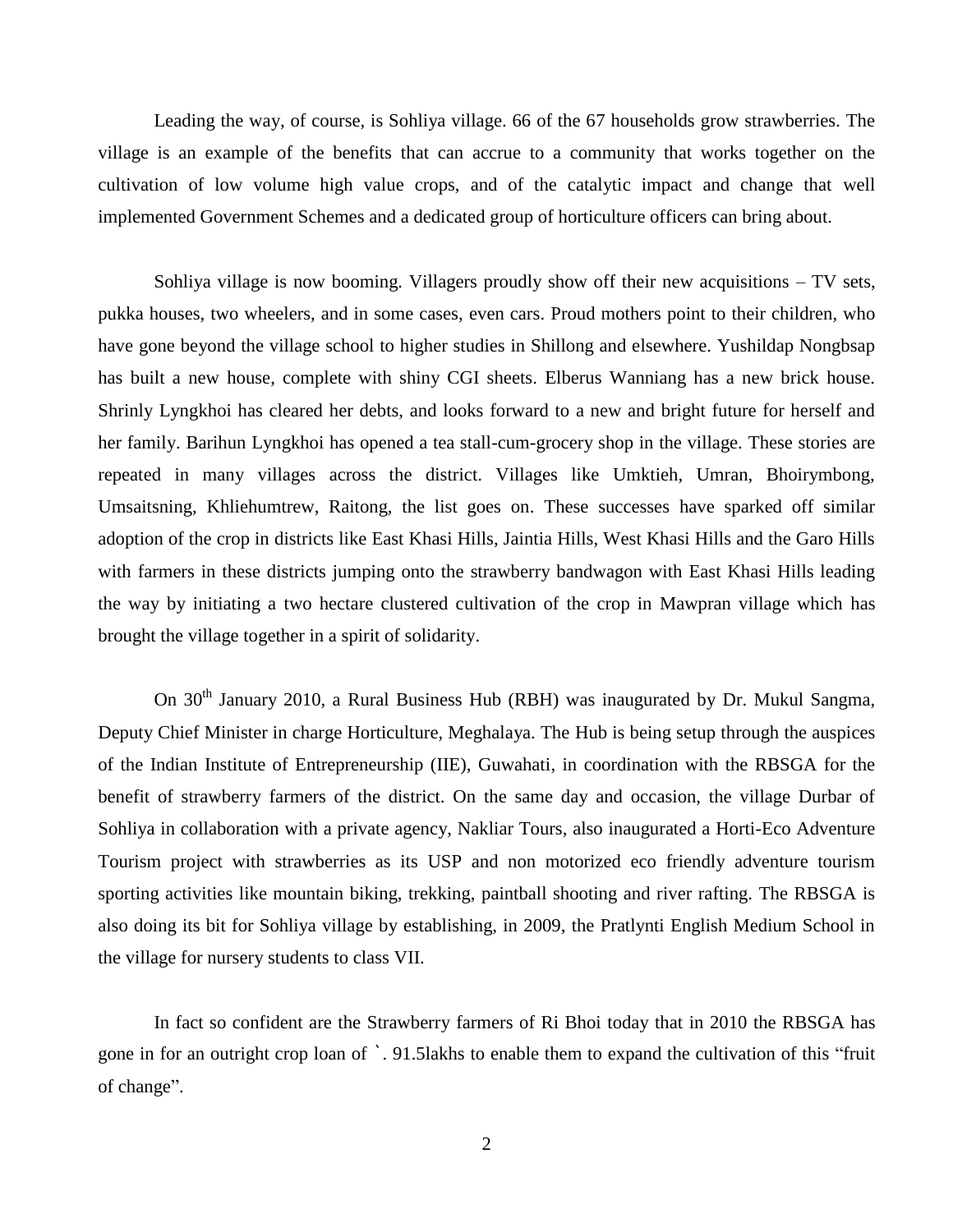

Picturesque Meghalaya is now the land of strawberries and is the third largest producer of the fruit in the country with total dominance of the Eastern and North Eastern market.

Indeed, Sohliya village has shown the way!